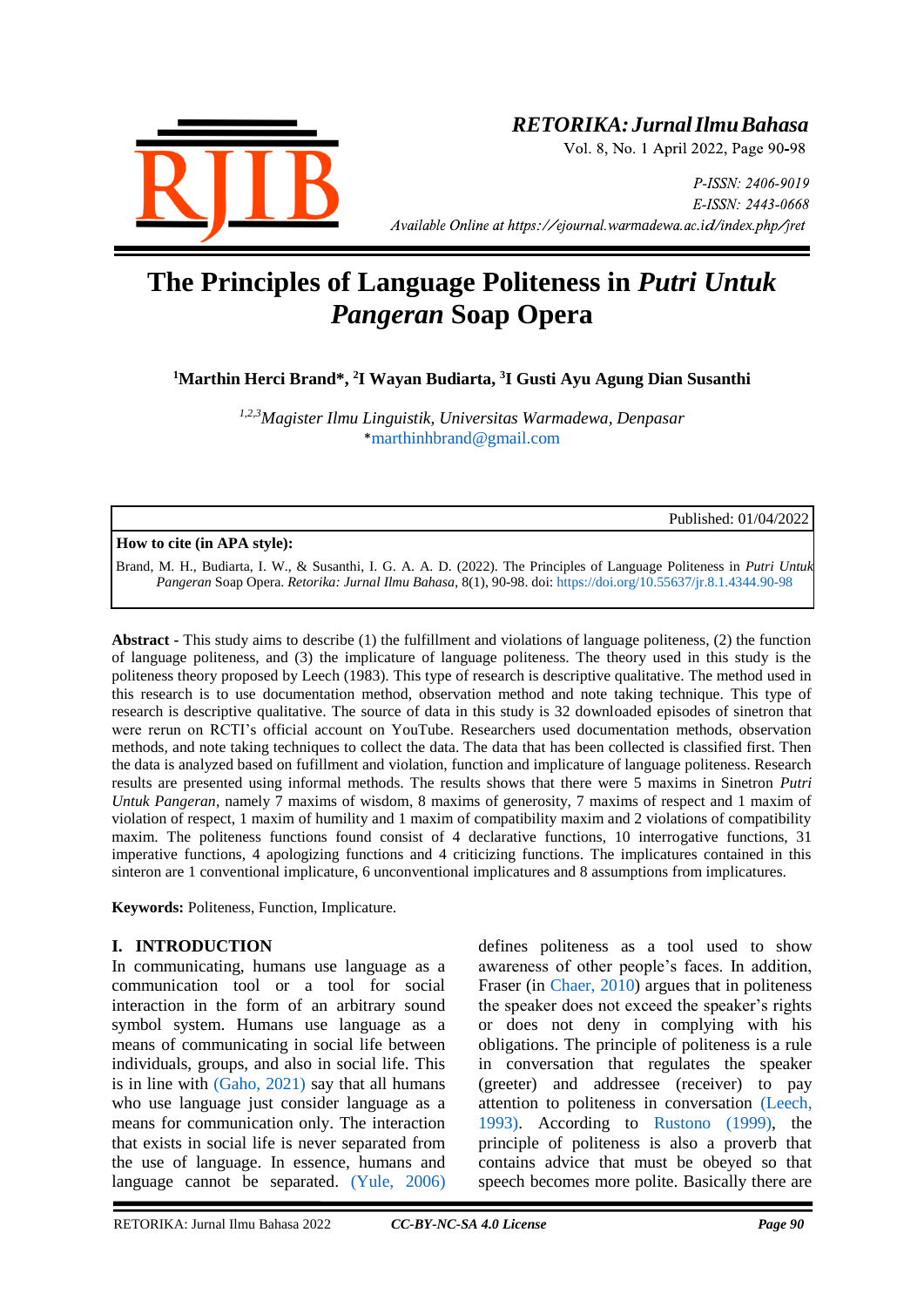two things that need to be considered in language politeness, namely how we speak and with whom we speak. As a language user, everyone is obliged to maintain ethics in communicating using polite language by paying attention to the principle of politeness [\(Pranowo,](#page-7-0)  [2009\)](#page-7-0).

Pragmatics is a systematic way of explaining language use in context. It seeks to explain aspects of meaning which cannot be found in the plain sense of words or structures, as explained by semantics. As a field of language study, pragmatics is fairly new. Its origins lie in philosophy of language and the American philosophical school of pragmatism. As a discipline within language science, its roots lie in the work of (Herbert) Paul Grice on conversational implicature and the cooperative principle, and on the work of Stephen Levinson, Penelope Brown and Geoff Leech on politeness [\(Karim, 2017\).](#page-7-0) Politeness in language is not only reflected in daily conversation but also in other media in the form of print media and three-dimensional media such as newspapers, magazines, films, soap operas, big screens, and YouTube. Besides being able to be reflected in everyday life, language politeness can also be found in a soap opera [\(Wawan, 1996\).](#page-7-0) Soap operas are one of the entertainment programs broadcast by several national and private television stations which have grown rapidly and are in great demand by the public.

The language used in soap operas has a very important role particularly in delivering the message and the aims contained in the soap opera. According to [\(Labib, 2002\),](#page-7-0) soap operas that are broadcast on television can be divided into three types, namely serial soap operas, serial drama and freelance soap operas. One of the soap operas that aired on Indonesian television stations was the *Putri Untuk Pangeran* soap opera. The *Putri Untuk Pangeran* soap opera is a serial drama which is an Indonesian soap opera produced by MNC Pictures which premiered on June 15, 2020 at 18.30 WIB on RCTI. This soap opera is directed by Rudi Aryanto and stars Indonesian artists, Ranty Maria and Verrel Bramasta. Rudi Aryanto is one of the most famous directors in Indonesia. With the soap opera *Putri Untuk Pangeran* which is directed by Rudi Aryanto won the Bandung Film Festival nomination award for the Praised Director of a Television Series in 2020.

Although many soap operas that have been aired on television appear to be random, both in terms of message content and production techniques, soap operas are generally adapted to the social realities of the community, reflect the tradition of noble values and culture and raise a lot of problems or problems that occur in people's lives. As a soap opera that is loved and watched by the public, of course the characters in a soap opera need to use good language, be polite, and maintain good ethics and behavior so that they can be good examples and can have a positive impact on society. However, communication between speakers and speech partners in a soap opera does not always run harmoniously. Soap operas can also have a negative impact on people's behavior in speaking, starting from children to adults. Thus, a politeness strategy is needed in a communication to avoid the possibility of hurting the feelings of the interlocutor.

There are several related studies that have been carried out by previous researchers regarding language politeness such as by [\(Doko,](#page-7-0)  2017) entitled *Kesantunan Berbahasa Dalam Kumpulan Cerita Rakyat Nusa Tenggara Timur*, [\(Budiarta, I. W., & Rajistha, 2018\)](#page-7-0) entitled Politeness in Adit dan Sopo Jarwo Animation, Artha ( 2019) entitled *Politeness in Anggoro Ihank's* "Pak Guru Inyong" *Comic*, [\(Iswara, A.](#page-7-0)  A. & Susana, 2019) entitled *Analisis Kesantunan Bahasa Media Sosial: Komunikasi Mahasiswa Kepada Dosen STMIK STIKOM Indonesia*, and the last research conducted by [\(Susanthi, 2020\)](#page-7-0) entitled Kesantunan Dalam Percakapan Pemandu Wisata di Ubud Bali.

Research on language politeness is an interesting field of study and needs to be researched. Researchers chose the *Putri Unutk Pangeran* soap opera because this film has advantages and disadvantages, namely the soap opera can provide a strong emotional effect on the audience. However, the scenes on the soap opera also showed scenes that are not in accordance with the existing meaning of politeness, such as scenes of violence and the use of language that is not in accordance with the principles of politeness which can violate the principles of politeness in language. The *Putri Untuk Pangeran* soap opera is very interesting to study because this serial drama contains many elements related to politeness such as the fulfillment and violation of politeness that can be found in the soap opera.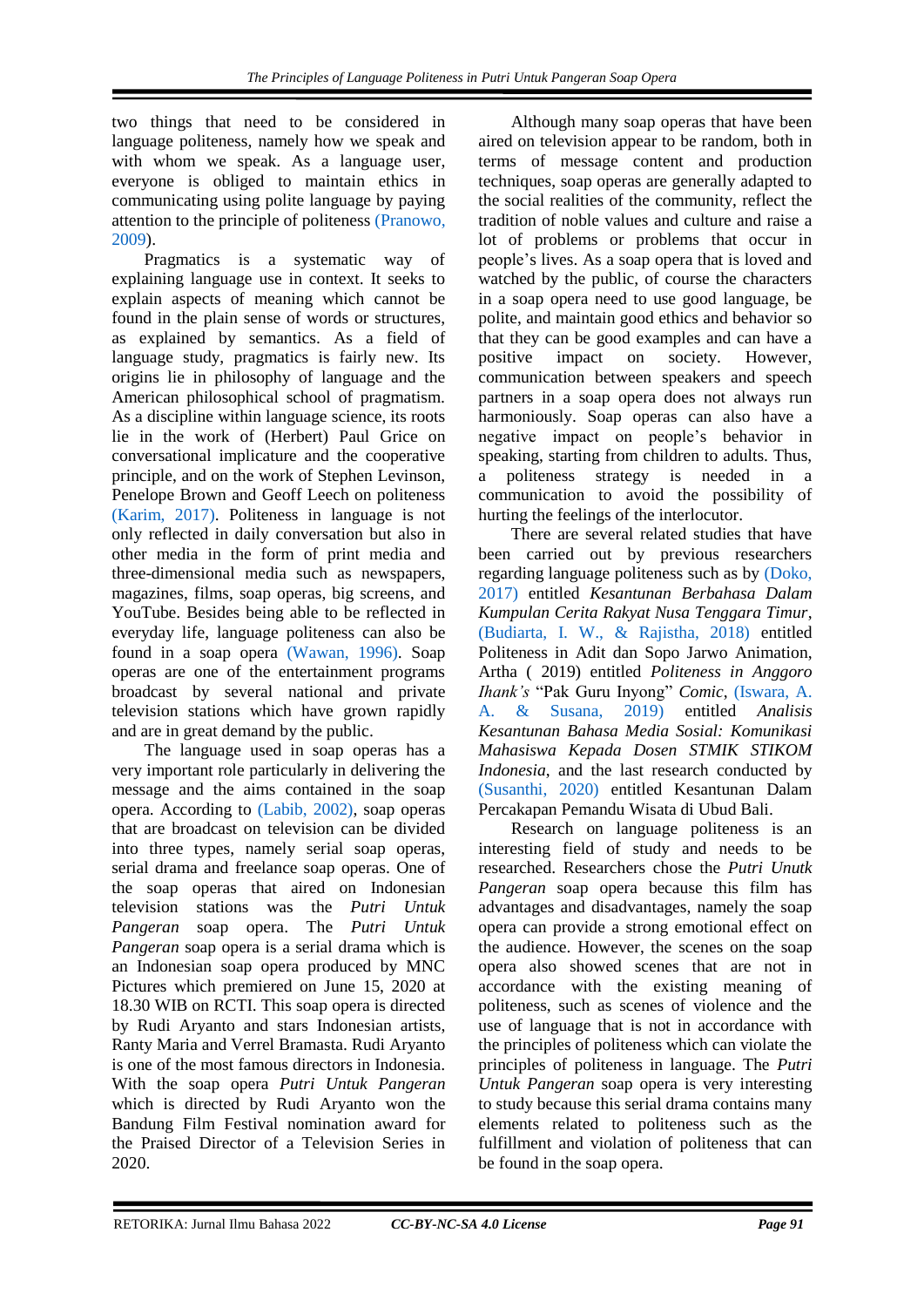By analyzing the principles of politeness in language, the theory used in this research is the theory of politeness proposed by [\(Leech, 1993\)](#page-7-0) regarding the principle of politeness which were divided into six maxims, namely the maxim of wisdom (tact maxim), the maxim of generosity, the maxim of appreciation, the maxim of humility (modesty maxim), the maxim of compatibility (agreement maxim), and the maxim of sympathy. Based on this description, the objectives of this study are to describe the fulfillment and violations of language politeness found in the *Putri Untuk Pangeran* soap opera

# **II. METHODS**

As a basis, this research was conducted using a qualitative descriptive method. The main theory of this research is Pragmatics theory. This type of research is descriptive qualitative research. The data in this study are utterances in the form of words, phrases, and sentences that contain politeness in language. The source of the data used in this research is the *Putri Untuk Pangeran* soap opera which is broadcast on Indonesian television stations which is a rerun that is broadcast through the YouTube application. The utterances data from the *Putri Untuk Pangeran* soap opera was taken from the official RCTI YouTube channel, namely RCTI - Layar Drama Indonesia. The selection of episodes are done randomly with the number of episodes that have politeness.

The main instrument used in this study is the researcher himself who acts as a key instrument who has the cognitive ability to examine language politeness found in the *Putri Untuk Pangeran* soap opera. The technique used in collecting data is the documentation method. Videos that are downloaded from youtube, then listened to repeatedly and then classification of data were done by noting technique.

The classified data is then analyzed using the equivalent method in the form of a pragmatic equivalent method where the determining tool is the speech participant [\(Sudaryanto, 1993\).](#page-7-0) The method used is an informal presentation method, a method that is presented in words [\(Sudaryanto, 1993:145\).](#page-7-0) The presentation of the results of data analysis is presented in a descriptive way because the purpose of this research will be to describe the fulfillment and violations of language politeness.

# **III. RESULTS AND DISCUSSION**

#### **3.1 Language Politeness**

According to [Leech \(1983\)](#page-7-0) language politeness refers to two speech participants who are involved in a speech act where the speaker in an utterance must consider politeness about what is allowed and what is not to be said when delivering an utterance. Furthermore, based on its meaning, politeness is divided into six maxims, namely the maxim of wisdom (tact maxim), the maxim of generosity, the maxim of appreciation, the maxim of humility (modesty maxim), the maxim of compatibility (agreement maxim), and the maxim of sympathy. The description of the analysis will be explained as follows.

# **3.1.1 The maxim of wisdom (tact maxim)**

The basic idea of the maxim of wisdom is that the participants in the speech should adhere to the principle of always reducing their own benefits and maximizing the benefits of others in speaking activity.

# **3.1.1.1 Fulfillment of the Maxim of Wisdom**

The fulfillment of the maxim of wisdom will occur if the locutor or interlocutor reduces his own profits for the sake of others benefits. The following is data that contains the fulfillment of the maxim of wisdom.

#### **Data 1**

Citra : *Ojo lo kenapa? Lo baikbaik aja kan?* Ojo : *Gu gu guee baik baik aja baik baik aja*.

This conversation occurred when Citra met Ojo who put on a panicked face because he had just seen Putri being bullied in front of many people in the campus corridor by Pangeran. Then, Citra asked "*Ojo lo kenapa? Lo baik-baik aja kan?* [Ojo, what's going on with you? are you fine?]. Meanwhile, was answered by Ojo stammering *"Gu gu guee baik baik aja baik baik aja"* [I am fine]. Ojo's speech is a speech that contains the fulfillment of the maxim of wisdom because Ojo's character maximizes his profits for others, in the sense that Ojo does not want Citra to be worried because his friend Putri is being bullied so Ojo says it as if everything is fine even though he is really panicked.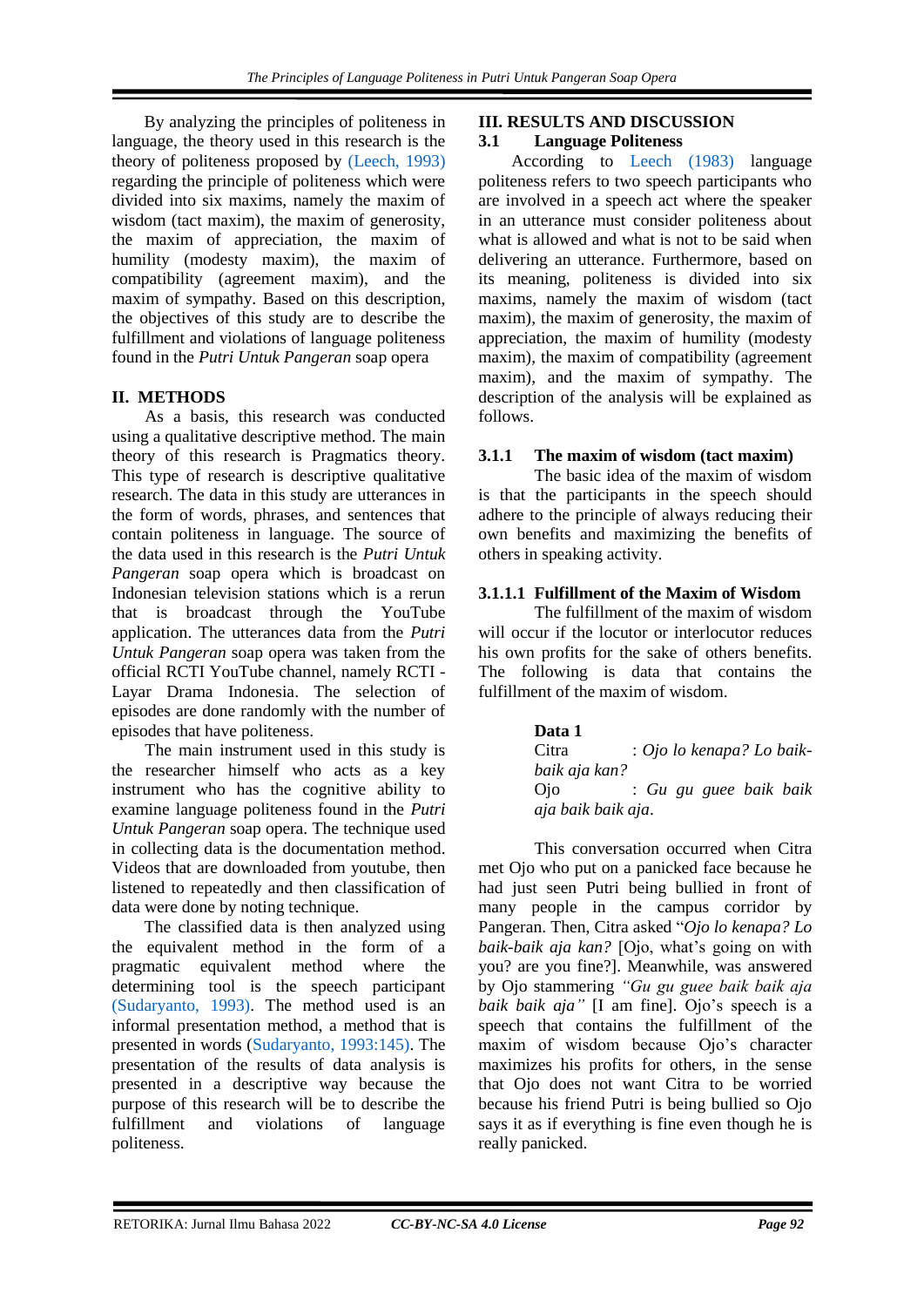| Data 2     |                                        |
|------------|----------------------------------------|
| Ibu Nawang | : Sayang, kamu mukanya                 |
|            | pucet gitu. Kamu gak<br>enak badan ya? |
| Putri      | : Enggak buk, gak papa                 |
|            | kok cuma capek aja                     |
|            | soalnya kuliahnya padet                |
|            | hari ini.                              |
| Ibu Nawang | : Ya udah kamu istirahat               |
|            | va.                                    |

This conversation happened when Putri came home from campus and her mother, Ibu Nawang, saw her daughter's face was pale and then asked, "*Sayang, kamu mukanya pucet gitu. Kamu gak enak badan ya?"* [Honey, you have a pale face. You're not feeling well, are you?]. Then, Putri answered by saying, '*Enggak buk, gak papa kok cuma capek aja soalnya kuliahnya padet hari ini* [No mom, it's okay, I'm just tired because I'm studying in a crowded class today]. Then, Putri's mother replies, "*Ya udah kamu istirahat ya* [well, you take a break]. In this situation, Putri does the fulfillment of the maxim of wisdom above because she does not want to worry about herself even though she has a pale face because she is bullied by Pangeran.

#### **Data 3**

Putri : *Buk, kalau aku gak kuliah lagi di kampus yang sekarang menurut ibu gimana?*

Ibu Nawang : *Kamu ada masalah apa? Kamu digangguin ya. Sayang kamu tu kalo ada masalah cerita sama ibu, ada yang ganggu kamu?*

Putri : *Gak ada buk, gak ada yang gangguin aku kok, Cuma iseng aja nanya sama ibu.*

This conversation took place at home when Putri had just returned from campus. In the campus, Putri gets bad treatment by one of her friends named Pangeran so she tries to ask her mother what if she stops at the campus by saying, *Buk kalau aku gak kuliah lagi di kampus yang sekarang menurut ibu gimana?* [Mom, if I don't go to college anymore, what do you think?]. Then answered by her mother by asking the question again, "*Kamu ada masalah apa? Kamu digangguin ya. Sayang kamu tu kalo ada masalah cerita sama ibu, ada yang ganggu kamu?"* [What's your problem? You're being bullied, aren't you? Honey, if you have a problem, tell mom, is there someone bothering you?]. And finally, Putri answered again by saying, "*Gak ada buk, gak ada yang gangguin aku kok, cuma iseng aja nanya sama ibu* [Nothing, no one bothered me, I just asked my mother for fun]. The last utterance that was uttered by Putri contained the fulfillment of the maxim of wisdom because she did not want her mother to know the bad things that happened to her so that her mother does not feel sad by saying that no one is bothering her on campus.

# **3.1.2 The maxim of generosity**

The generosity maxim, the participants of the speech are expected to be able to respect other people. Respect for others will occur when people can reduce profits for themselves and maximize profits for others.

#### **3.1.2.1 Fulfillment of the Maxim of Generosity**

When the speaker or interlocutor reduces their own profit and increases selfsacrifice to others, the maxim of generosity will be fulfilled. The following data is on the fulfillment of the maxim of generosity in the *Putri Untuk Pangeran* soap opera.

| <b>Jata</b> |  |
|-------------|--|
|             |  |

Risky : *Mending lo utang ke gue daripada utang ke pangeran, lo bisa balikin kapan aja, berapa aja, tapi inget asal jangan lo lempar uang itu ke muka gua sama kayak yang lo lakuin ke pangeran.*

Putri : *Gue tau lo tulus tapi tetep aja ris, ini banyak banget, gue gak enak nerimanya*.

The conversation between Risky and Putri occurred on campus when Risky gave some money to Putri to pay her debt to Pangeran because she accidentally broke Pangeran's car window. Putri is a child who comes from a poor family. Even for college she relies on scholarships, her mother is also a single parent. Putri's situation made Risky felt sorry that is why he gives some money to the Putri to pay her debt so that Putri would not be bothered by Pangeran anymore. When giving a loan, Risky also said, "*Mending lo utang ke gue daripada utang ke pangeran, lo bisa balikin kapan aja, berapa aja, tapi inget asal jangan lo lempar*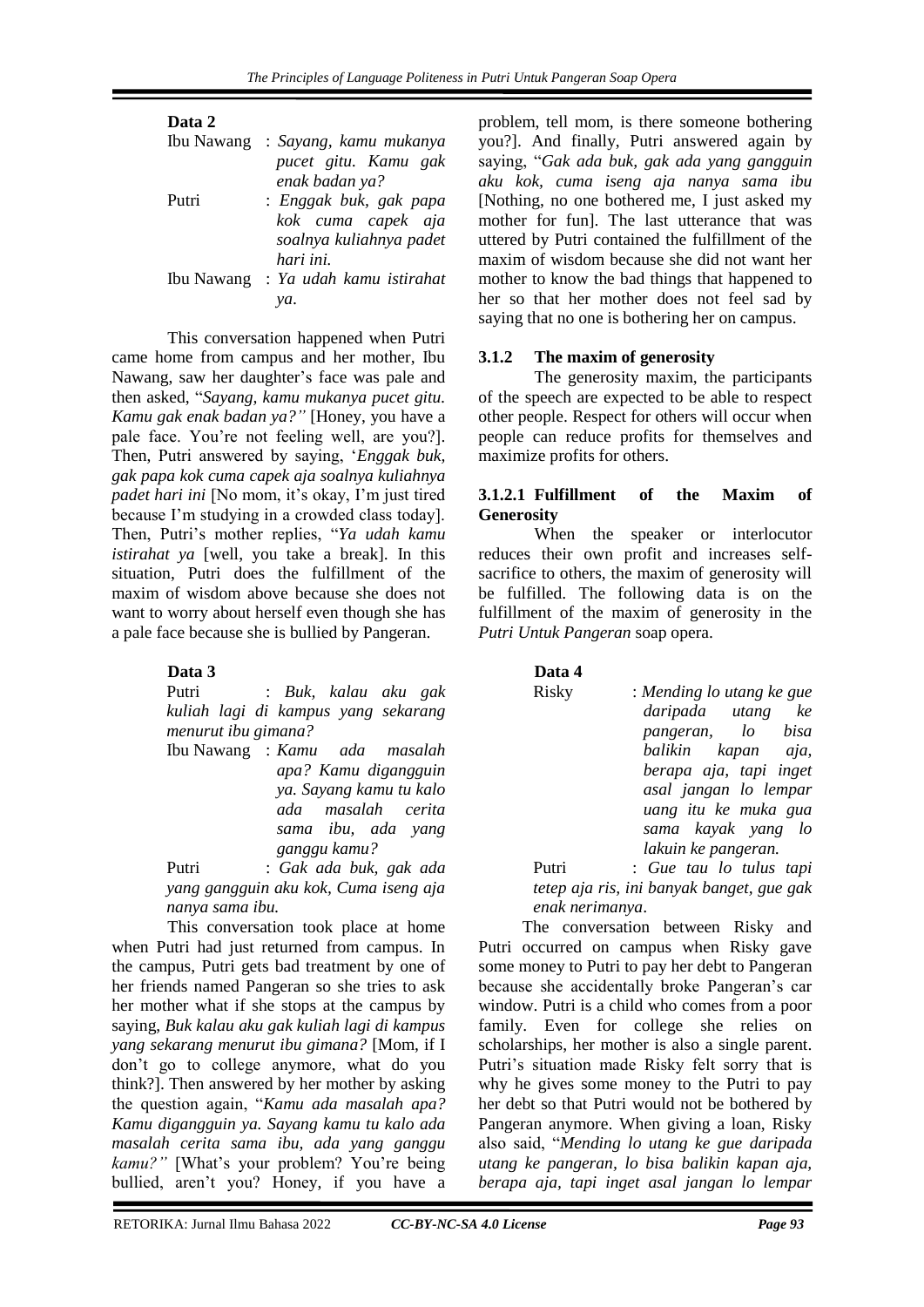*uang itu ke muka gua sama kayak yang lo lakuin ke pangeran* [It's better if you owe me a debt rather than Pangeran, you can return it anytime, any amount, but remember as long as you don't throw the money in my face like you did to the Pangeran] and Putri answered that "*Gue tau lo tulus tapi tetep ajar is, ini banyak banget, gue gak enak nerimanya"* [I know you are sincere but this is too many, I don't like receiving it]. The utterances said by Risky contain the maxim of generosity because he maximizes the benefits of others and minimizes his own profits by giving Putri money to pay her debts and Putri is free to return it anytime.

# **Data 5**

| Pak Regar  | : Any trouble?          |
|------------|-------------------------|
| Ibu Nawang | : Putri pak, anak saya  |
|            | sekarang lagi dikantor  |
|            | polisi katanya anak     |
|            | saya terlibat tawuran   |
|            | geng motor              |
| Pak Regar  | : What kalau begitu     |
|            | saya antar ya?          |
| Ibu Nawang | : Gak usah pak, saya    |
|            | naik angkot aja         |
| Pak Regar  | : Kebetulan jam ngajar  |
|            | saya itu lama jadi saya |
|            | punya banyak waktu.     |

This conversation occurred when Ibu Nawang received a phone call from the police station because her daughter was arrested on suspicion of a motorcycle gang brawl. Immediately, Ibu Nawang, who was on the way, was shocked and immediately ran to the police station, but in her hurry she did not pay attention to her surroundings so she was almost run over by a man who turned out to be Putri's lecturer. Pak Regar is a lecturer at Putri's campus and he knows Mrs. Nawang, so he asks "Any trouble?" and answered by Ibu Nawang with a panicked face "*Putri pak, anak saya sekarang lagi dikantor polisi katanya anak saya terlibat tawuran geng motor"* [Putri, sir, my daughter is now at the police station. Someone told me that my daughter was involved in a motorbike gang brawl]. Then Mr. Regar replied by offering to help "*What kalau begitu saya antar ya?"* [What if you are going with me?], but was rejected by Mrs. Nawang because she did not feel comfortable bothering other people by answering, "*Gak usah pak, saya naik angkot aja*" [No sir, I'll just take public transportation] but Mr. Regar tried to make sure that he was not

busy and could deliver Mrs. Nawang by saying, "*Kebetulan jam ngajar saya itu lama jadi saya punya banyak waktu*" [It just so happens that my teaching hours are long so I have plenty of time]. The last utterance that is said by Pak Regar is a speech that contains the fulfillment of the maxim of generosity because he reduces his own profit for the benefit of others. In the speech, Pak Regar stated that his teaching hours were still long and could take Ibu Nawang even though he could have rested for a while while waiting for his teaching time to arrive but he preferred to take Ibu Nawang to meet Putri at the police station.

# **Data 6**

Pangeran : *Hm pak emangnya papa saya gak cukup buat jadi jaminan kita berdua? Papa saya kan kenal juga sama dia jadi bisa dong papa saya yang jadi jaminan* Putri : *Thanks ya*

This conversation occurred when Putri and Pangeran were detained at the police station because they were accused of participating in a brawl between motorcycle gangs. The police officer asked the two of them to call their respective parents to pick them up at the police station. However, Putri did not dare to call her mother for fear that her mother would be worried so Pangeran offered to the police officers to make his father as Putri's guardian as well by stating, "*Hm pak emangnya papa saya gak cukup buat jadi jaminan kita berdua? Papa saya kan kenal juga sama dia jadi bisa dong papa saya yang jadi jaminan"* [Hm sir, is my papa not enough to be our guarantee? My dad knows him too, so it's possible for my dad to be the guarantee]. In this situation, Pangeran includes giving a statement that fulfills the maxim of generosity because he increases his self-sacrifice for the benefit of others by making his father the guardian of the Putri so that the Putri does not have to call her mother.

# **3.1.3 Maxim of Appreciation**

In the maxim of appreciation, it is explained that someone will be considered polite if in speaking they always try to give appreciation to the other party. With this maxim, it is hoped that the participants of the speech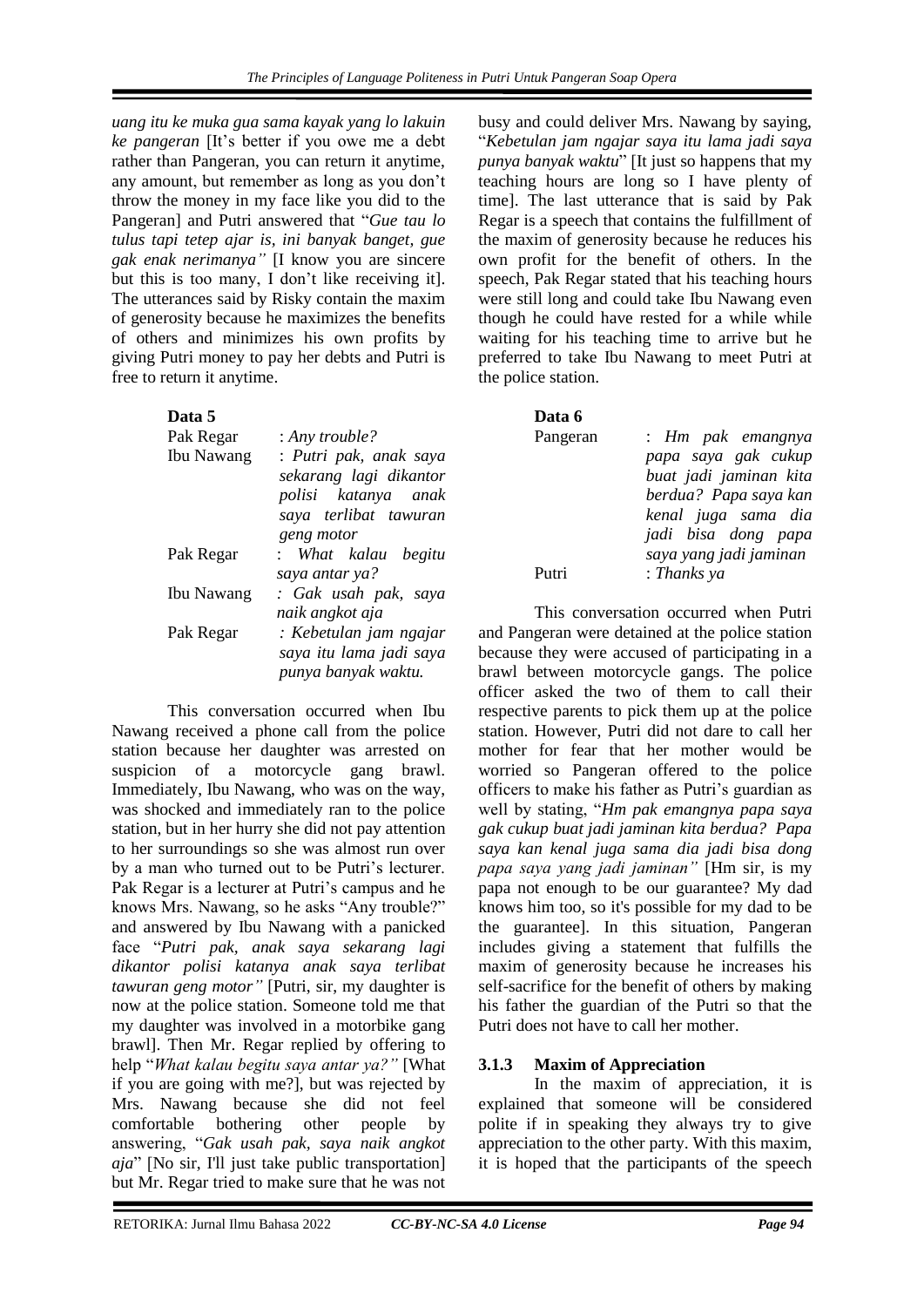will not mock each other, berate each other, or demean each other

#### **3.1.3.1 Fulfillment of the Maxim of Appreciation**

The fulfillment of the maxim of appreciation can occur when the speaker or interlocutor gives praise or appreciation to others. In this soap opera, there are seven fulfillment of the maxim of appreciation

**Data 7**

Ibu Panti : *Alhamdulilah ibu berterima kasih sekali lo nak Pangeran, mereka itu serasa punya kakak*

This conversation happened when Pangeran visited the orphanage which he usually visited with various gifts for the orphans. The orphanage children were very enthusiastic about welcoming the Pangeran and wanted to play with the Pangeran. Then, chairwomen of the orphanage came to the Pangeran and said, "*Alhamdulilah ibu berterima kasih sekali lo nak Pangeran, mereka itu serasa punya kakak*" [Thank God, mother, thank you very much, Pangeran. They seem to have a brother]. The statement stated by the orphanage chairwomen contained the fulfillment of the maxim of appreciation because she gave a good response to the pangeran's attitude towards the orphans.

#### **Data 8**

Ibu Nawang : *Kamu itu ya, cocok banget sama nama kamu, Pangeran, karena kamu tu tampan dan punya daya tarik yang luar biasa*

One time, Ibu Nawang visited Putri's campus to bring her daughter lunch. Then, Ibu Nawang saw three teenage boys chatting and one of them mentioned Prince's name so that Ibu Nawang knew that it was the young man who was disturbing her son. Instead of scolding the Pangeran, Ibu Nawang instead praised the young man's face by saying, "*Kamu itu ya, cocok banget sama nama kamu, Pangeran, karena kamu tu tampan dan punya daya tarik yang luar biasa*" [You are, you really match your name, Prince, because you are handsome and have extraordinary charm]. The utterance

uttered by Mrs. Nawang contains the fulfillment of the maxim of appreciation because she gives praise to Pangeran.

#### **Data 9**

Pangeran : *Nasi uduk buatin ibu harum banget aromanya*

This utterance occurs when Pangeran is eating at the Putri's house and is served food made by Putri's mother. Then, Pangeran also praised the aroma of the food that was served to him and said, "*Nasi uduk buatin ibu harum banget aromanya*" [The food which is cooked by mom smells really good]. The utterance spoken by Pangeran was a speech that fulfilled the maxim of appreciation because he gave feedback or appreciation about Mrs. Nawang's food.

#### **3.1.3.2 Violation of the Maxim of Appreciation**

Violation of the maxim of appreciation can occur when the speaker or interlocutor gives insults, ridicules or demeans the abilities of others. In this soap opera, one violation of the maxim of appreciation was found as in Data 10.

| Data 10   |                          |
|-----------|--------------------------|
| Citra     | : Lo yakin dia bisa main |
| basket?   |                          |
| Atta      | : Woi gue biasa pegang   |
| bola kali |                          |
| Citra     | : Bola bekel?            |

This conversation occurred when one of Citra's basketball teams gave information that Atta would join their basketball team. Citra suddenly felt surprised and did not like it. Citra asked her partner about Atta's ability, "*Lo yakin dia bisa main basket?* [Are you sure he can play basketball?], and Atta answered, "*Woi gue biasa pegang bola kali*" [I am able to hold the ball]. Then, Citra replies again by asking the question *"Bola bekel"* [Ball in a form of food]. Citra's utterance is included in the speech that violates the maxim of appreciation because she underestimates Atta's ability to play basketball.

#### **3.1.4 Maxim of Humility**

In the maxim of modesty or the maxim of humility, the speech participant is expected to be humble by reducing praise for himself.

### **3.1.4.1 Fulfillment of the Humility Maxim**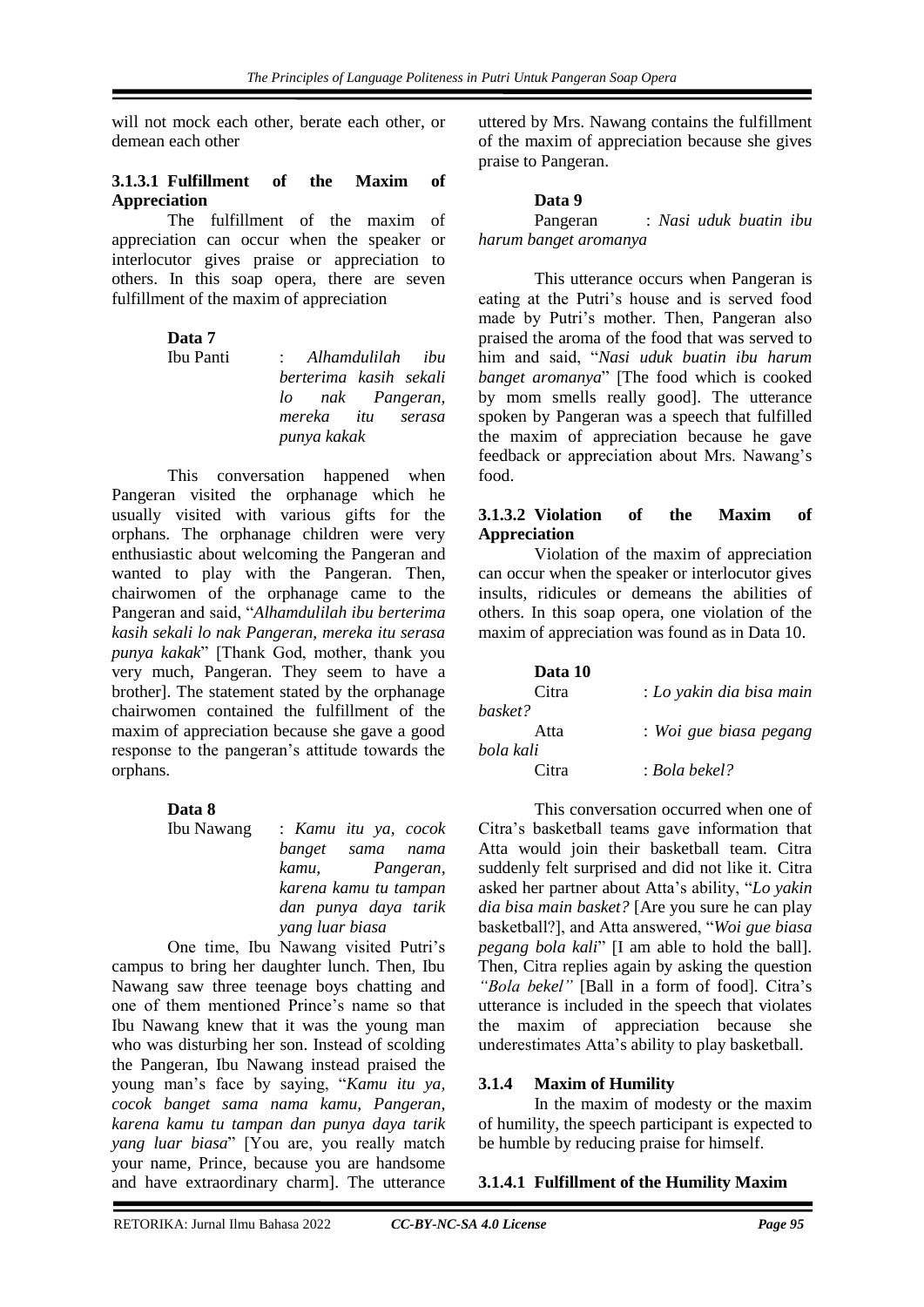The fulfillment of the maxim of humility can occur if a person does not excel himself and is not arrogant. In this soap opera there is one fulfillment of the maxim of humility.

#### **Data 11**

| Penari                      | : Gila lo keren banget lo |
|-----------------------------|---------------------------|
| bisa ngedance juga ternyata |                           |
| Putri                       | : Ah enggak               |
| Penari                      | : Bisaaa                  |
| Putri                       | : Enggak, bisa aja lo     |
|                             |                           |

This conversation happened when Putri helped Bu Dina bring drinks for the theater children to their practice room. After bringing the drinks, Putri did not immediately come out of the theater practice room but was engrossed in watching them dance and indirectly Putri tried to follow their movements until one of them realized Putri's presence. One of the dancers said, "*Gila lo keren banget lo bisa ngedance juga ternyata*" [It's crazy that you are really cool you can dance too] and Putri answered by saying *"ah nggak"* [ah…no] and emphasized again by the dancer that Putri can indeed dance well by saying *"bisaa"* out loud. Putri again emphasized that she could not dance by saying *"Enggak, bisa aja lo"* [No, I can't do it]. The utterance that Putri said contained the maxim of humility because she tried to reduce the praise for herself by saying that she couldn't dance.

# **3.1.5 Maxim of Agreement**

In this maxim, it is hoped that the utterance participants can foster compatibility or agreement in speaking activities. If there is agreement or compatibility between speaker and interlocutor in speaking activities, each of them can be said to be polite.

#### **3.1.5.1 Fulfillment of the Maxim of Agreement**

The fulfillment of the maxim of agreement can occur when the speaker reduces the discrepancy between himself and others and increases the correspondence between himself and others. There is one fulfillment of the maxim of agreement in this serial drama.

**Data 12** Ibu Nawang : *Oya gimana tadi kuliahnya? Ini kan hari pertama kamu*

| Putri                               | : Semuanya baik2 aja             |
|-------------------------------------|----------------------------------|
|                                     | kok bu,<br>dan                   |
|                                     | daganganku tu laku nih,          |
|                                     | cuma tinggal dua                 |
|                                     | Ibu Nawang : Syukur, ibu seneng, |
| tapi kamu gak malu jualan dikampus? |                                  |
| Putri                               | : Ya enggaklah bu                |
|                                     | ngapain aku harus                |
|                                     | malu, kan ibu yang               |
|                                     | sering bilang kita gak           |
|                                     | perlu malu kalau                 |
|                                     | ngelakuin sesuatu yang           |
|                                     | baik                             |
| Ibu Nawang                          | : Iya sih bener.                 |

This conversation happened when Putri had just returned from campus, then her mother asked how her first day of lectures was. Putri answered while saying that a lot of her merchandise was selling well and only a few were left. Then, her mother asked her again if she was not ashamed to sell on campus and Putri replied, "*Ya enggaklah bu ngapain aku harus malu, kan ibu yang sering bilang kita gak perlu malu kalau ngelakuin sesuatu yang baik"* [No, ma'am, why should I be ashamed, it's mother who often says we don't have to be ashamed if we do something good] and the statement was approved by her mother that "*Iya sih bener"* [That's true]. This utterance said by Mrs. Nawang contains the fulfillment of the maxim of agreement because Mrs. Nawang maximizes agreement on a matter and the speech participants foster mutual compatibility with each other.

# **3.1.5.2 Violation of the Maxim of Agreement**

Violations will occur if the speaker does not provide an agreement with what is being discussed by the interlocutor. There are two violations of the maxim of compatibility in this serial drama.

| Data 13  |                       |
|----------|-----------------------|
| Pangeran | : Hm pah kalo menurut |
|          | aku nih pah, papah    |
|          | jangan terlalu forsir |
|          | soal kerjaan masih    |
|          | banyak kan asisten    |
|          | papah yang lain yang  |
|          | bisa ngurus kerjaan   |
|          | papah                 |
| Pak Alex | : Gak bisa, kalau     |
|          | urusan yang tadi itu  |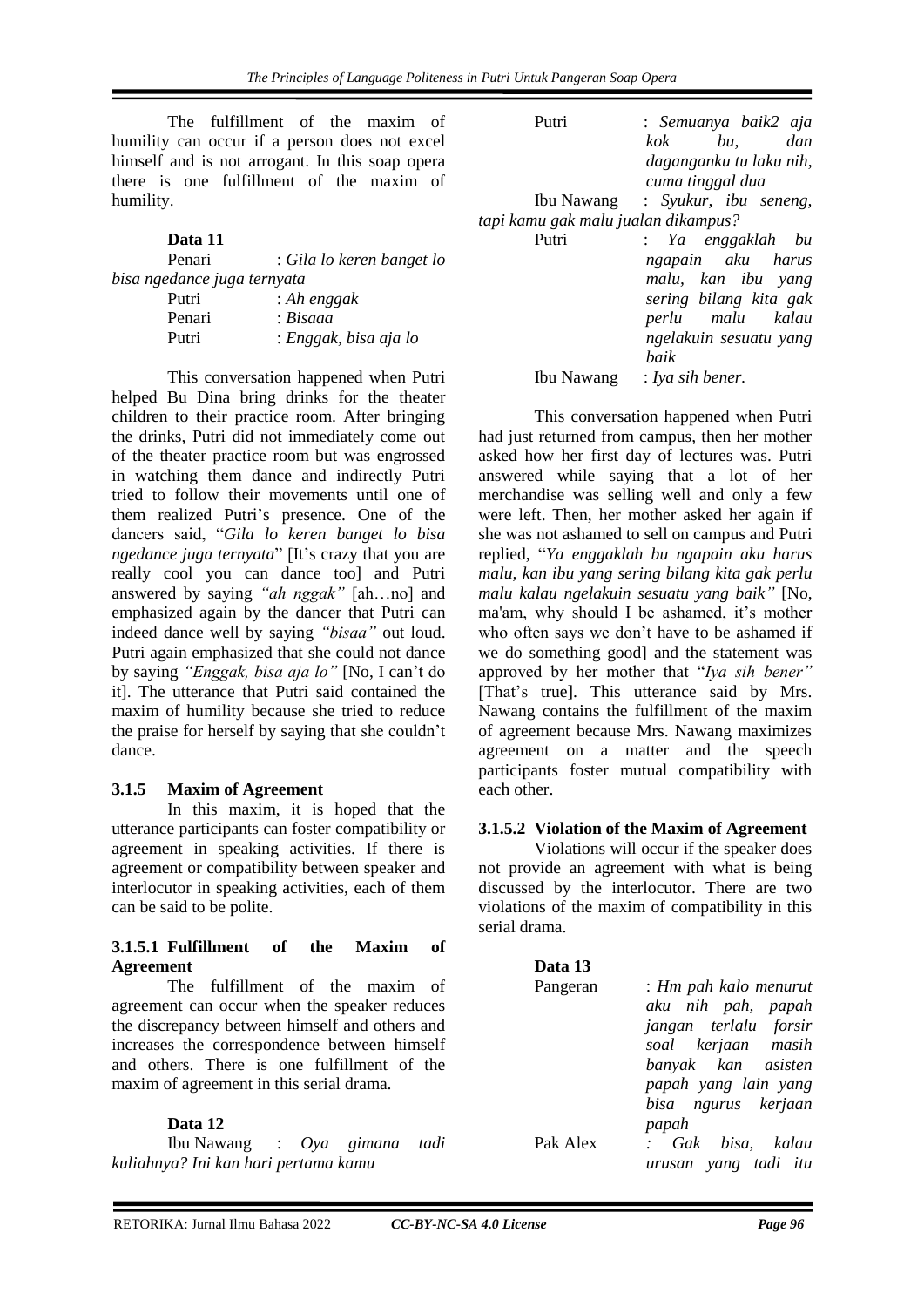*harus papah sendiri yang handle*.

This conversation happened when Pangeran's father, Pak Alex, met his son in his room. At that time, they were talking about various things but suddenly the Pak alaex's cell phone rang and stopped their conversation. It turned out that Pak Alex's employee called to talk about business matters. After they finished talking on the phone, Pangeran also gave advice to his father, *"Hm pah kalo menurut aku nih pah, papah jangan terlalu forsir soal kerjaan masih banyak kan asisten papah yang lain yang bisa ngurus kerjaan papah"* [Hm, if I suggest, Papa, don't be too pushy about work, there are still many other assistants who can take care of the work] and Pak Alex answered, "*Gak bisa, kalau urusan yang tadi itu harus papah sendiri yang handle*" [No way, this business should be handle by myself]. The utterances spoken by Pangeran's father contained a violation of the maxim of compatibility because it did not cause a match between the responses stated by Pangeran. There was a disagreement between what Pangeran suggested and his father's answer.

| Data 14 |  |
|---------|--|
|         |  |

Atta : *Ran kayaknya ya, si putri sama si Risky itu kalo pacaran cocok banget ya udah kayak romeo and Juliet selamanya gitu ya gak sih*

Pangeran : *Apaan sih lu halu tau gak, cocok darimana gak ada cocokcocoknya sama skali yang satunya sok tegar yang satunya lagi sok hero jijik.*

This conversation occurred when Atta and Pangeran saw Putri and Risky on the campus. Then, Atta said to Pangeran, "*Ran kayaknya ya, si putri sama si risky itu kalo pacaran cocok banget ya udah kayak romeo and Juliet selamanya gitu ya gak sih"* [Ran, I think Putri and Risky are good couple if they are dating. It's like Romeo and Juliet forever, isn't it] but Pangeran answered rudely, "*Apaan sih lu halu tau gak, cocok darimana gak ada cocokcocoknya sama skali yang satunya sok tegar* 

*yang satunya lagi sok hero jijik*" [What, you know it doesn't match at all, where does it come from? One is pretentious and the other is adisgusting hero]. The utterance said by Pangeran contained a violation of the maxim of compatibility because the answer given by Pangeran did not contain a match or agreement with the statement stated by Atta so that there was no compatibility between speaker and interlocutor.

# **IV. CONCLUSION**

Based on the analysis carried out in the previous chapter, there are several important things that can be concluded. These important things include speech phenomena found in this study. Some of the speech phenomena found are the fulfillment or violation of maxims. The conclusion of this phenomenon will be explained as follows that found five maxims in the *Putri Untuk Pangeran* soap opera, namely the maxim of wisdom, the maxim of generosity, the maxim of appreciation, the maxim of humility and the maxim of compatibility.

# <span id="page-7-0"></span>**REFERENCES**

- [Budiarta, I. W., & Rajistha, I. G. N. A. \(2018\).](https://r.search.yahoo.com/_ylt=Awrx5Zbzaj1ii2sAhQ33RQx.;_ylu=Y29sbwMEcG9zAzEEdnRpZAMEc2VjA3Ny/RV=2/RE=1648221044/RO=10/RU=https%3a%2f%2fjournal.binus.ac.id%2findex.php%2fLingua%2farticle%2fdownload%2f1822%2f3293%2f15525/RK=2/RS=6JMuoL54PylYh4fYtIqPmM9ouHU-)  [Politeness in "Adit dan Sopo Jarwo"](https://r.search.yahoo.com/_ylt=Awrx5Zbzaj1ii2sAhQ33RQx.;_ylu=Y29sbwMEcG9zAzEEdnRpZAMEc2VjA3Ny/RV=2/RE=1648221044/RO=10/RU=https%3a%2f%2fjournal.binus.ac.id%2findex.php%2fLingua%2farticle%2fdownload%2f1822%2f3293%2f15525/RK=2/RS=6JMuoL54PylYh4fYtIqPmM9ouHU-)  animation. *[Lingua Cultura](https://r.search.yahoo.com/_ylt=Awrx5Zbzaj1ii2sAhQ33RQx.;_ylu=Y29sbwMEcG9zAzEEdnRpZAMEc2VjA3Ny/RV=2/RE=1648221044/RO=10/RU=https%3a%2f%2fjournal.binus.ac.id%2findex.php%2fLingua%2farticle%2fdownload%2f1822%2f3293%2f15525/RK=2/RS=6JMuoL54PylYh4fYtIqPmM9ouHU-)*, *12*(1), 25–30.
- Chaer, A. (2010). *Kesantunan Berbahasa.* Rineka Cipta.
- Doko, Y. D. (2017). *Kesantunan Berbahasa Dalam Kumpulan Cerita Rakyat Nusa Tenggara Timur*. Universitas Warmadewa.
- [Gaho, I. W. B. & R. \(2021\). Deixis Analysis on](https://ijotl-tl.soloclcs.org/index.php/ijoltl/article/view/682)  [Zootopia Movie Script: A Pragmatic Study.](https://ijotl-tl.soloclcs.org/index.php/ijoltl/article/view/682)  *[IJOTL-TL: Indonesian Journal of Language](https://ijotl-tl.soloclcs.org/index.php/ijoltl/article/view/682)  [Teaching and Linguistics](https://ijotl-tl.soloclcs.org/index.php/ijoltl/article/view/682)*, *6*(3), 261–274.
- [Iswara, A. A. & Susana, K. Y. \(2019\).](https://www.academia.edu/72605821/The_Portrait_of_Social_Media_on_Students_Lifestyle_and_Education_Culture) Analisis [Kesantunan Bahasa Media Sosial: Komunikasi](https://www.academia.edu/72605821/The_Portrait_of_Social_Media_on_Students_Lifestyle_and_Education_Culture)  [Mahasiswa Kepada Dosen STMIK STIKOM](https://www.academia.edu/72605821/The_Portrait_of_Social_Media_on_Students_Lifestyle_and_Education_Culture)  Indonesia. *[KULTURISTIK: Jurnal Bahasa &](https://www.academia.edu/72605821/The_Portrait_of_Social_Media_on_Students_Lifestyle_and_Education_Culture)  [Budaya](https://www.academia.edu/72605821/The_Portrait_of_Social_Media_on_Students_Lifestyle_and_Education_Culture)*.
- [Karim, S. A. \(2017\). Analysis On Cooperative](https://www.ejournal.warmadewa.ac.id/index.php/jret/article/view/68)  [Principle And Politeness Principle In Guest](https://www.ejournal.warmadewa.ac.id/index.php/jret/article/view/68)  [Complaining At X Hotel In Kuta-Bali.](https://www.ejournal.warmadewa.ac.id/index.php/jret/article/view/68)  *[RETORIKA: Jurnal Ilmu Bahasa](https://www.ejournal.warmadewa.ac.id/index.php/jret/article/view/68)*, *2*(2), 394.
- Labib, M. (2002). *Potret Sinetron Indonesia: Antara Realitas Virtual dan Realitas Sosial* (Books Divi). PT. Mandar Utama Tiga.
- Leech, G. (1993). *Prinsip-Prinsip Pragmatik.* UI Press.
- Pranowo. (2009). *Berbahasa Secara Santun.* Pustaka Belajar.
- Rustono. (1999). *Pokok-pokok Pragmatik.* CV IKIP Semarang Press.
- Sudaryanto. (1993). *Metode dan Aneka Teknik Analisis Bahasa.* Duta Wacana University